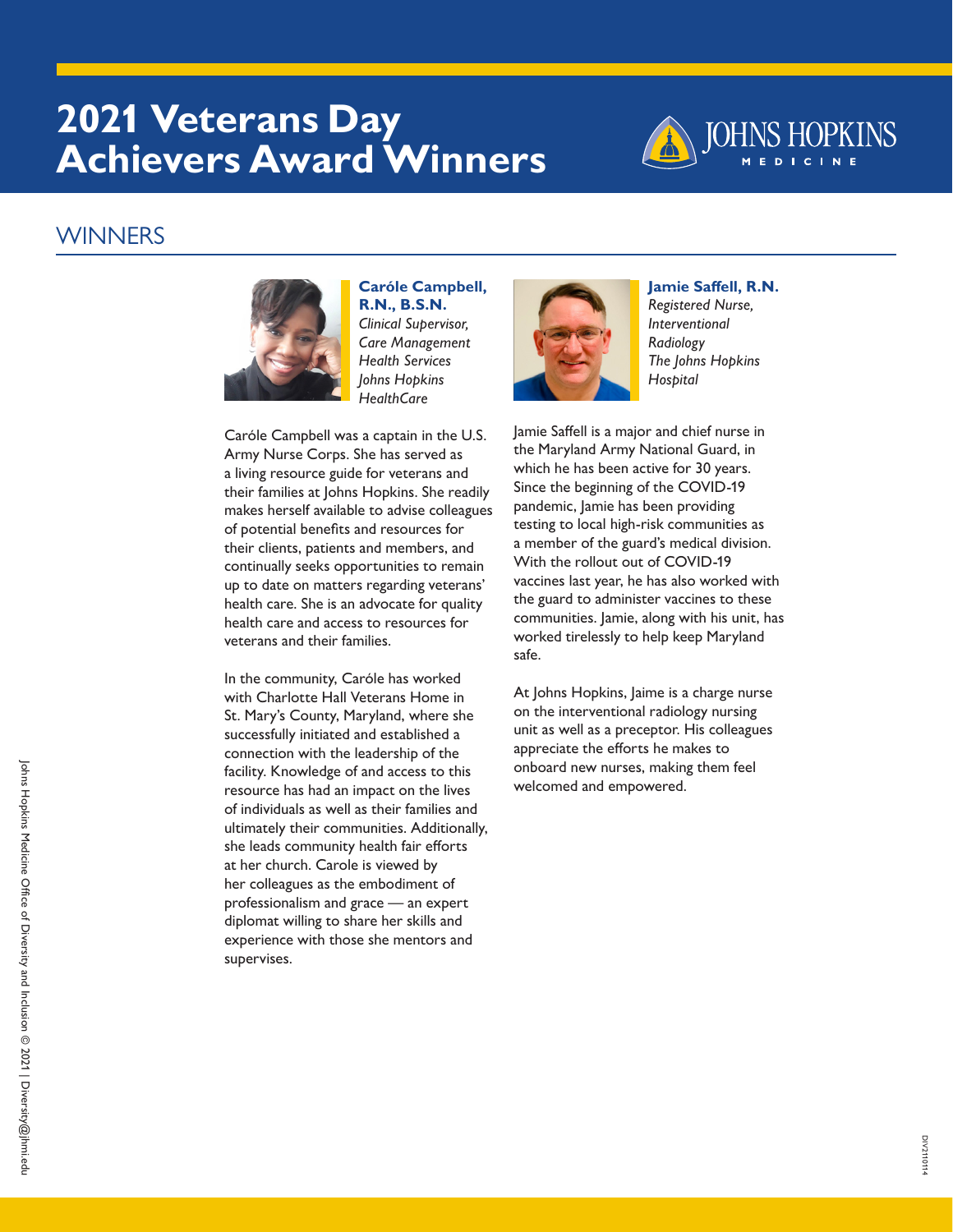# **2021 Veterans Day Achievers Award Winners**



### WINNERS



**Rob (Tomas) Reynolds** *Surgical Technician Suburban Hospital*

Rob (Tomas) Reynolds is an active-duty sergeant in the U.S. Army Reserve. As a surgical technician, he is tasked with teaching other technicians as well as creating plans for operating rooms in the military. Rob splits his time between Suburban Hospital and the Army Reserve, and often has to take extended periods off from his civilian work to fulfill his military duties. He has used the knowledge he's received from both roles to improve the care and operations at both entities.

At Suburban Hospital, Rob loves teaching new employees, students and nurses in the operating room. He is skilled in many service lines and will frequently ask to assist with complex surgical cases. He often works extra hours and goes above and beyond. He teaches CPR and has been known to be crucial and helpful in trauma cases. Rob works to improve preference cards and communication with supply chain and supply, processing and distribution management, and collaborates with surgical coordinators. He is committed to supporting the surgeons, and his outsidethe-box thinking about processes is appreciated.



**Todd Whipple** *Institute Business Administrator Johns Hopkins All Children's Hospital*

Todd Whipple served as a captain in the U.S. Air Force and was deployed to Iraq in 2003. His skills as a pediatric nurse transcended language barriers and provided care to pediatric patients during his deployment.

At All Children's Hospital, Todd worked tirelessly to prioritize patient care during his tenure as business manager of perioperative services. He always went above and beyond and exceeded all expectations while working with other departments in OR scheduling. In his current role, he has worked with the rehab team, sharing his knowledge of the business to improve support for staff, which in turn supports patient care. He is always engaging and has provided the rehab team with encouragement through budget and workforce inquiries.